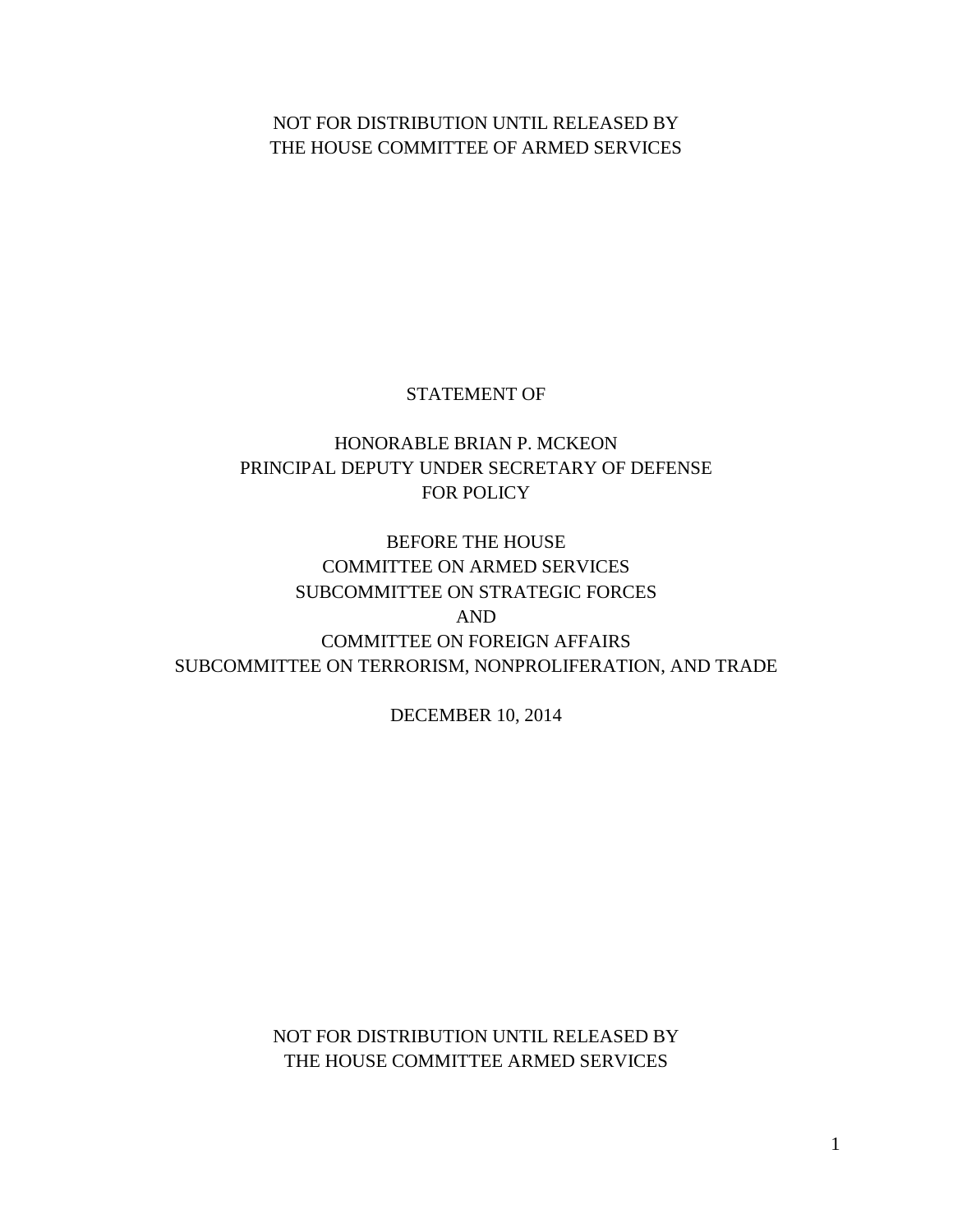Chairman Rogers, Chairman Poe, Ranking Member Cooper, Ranking Member Sherman, distinguished members of the Strategic Forces Subcommittee and Terrorism, Nonproliferation, and Trade Subcommittee, thank you for the opportunity to testify on Russian arms control compliance.

You asked me to describe current compliance by the Russian Federation with its arms control agreements and obligations and, in the cases of noncompliance, how the Administration is responding to and holding the Russian Federation accountable for its actions. In particular, you have asked me to describe Russia's noncompliance with the Intermediate-Range Nuclear Forces (INF) Treaty and the Administration's response to this violation, including coordinating with our allies and partners in Europe and in the Asia-Pacific region.

Arms control improves U.S. national security by stabilizing the strategic balance between the United States and other nations at lower levels of weapons. The United States is made safer and more secure by such agreements.

Adherence by all parties to their treaty commitments is central to the effectiveness of such agreements. Issues of noncompliance must be addressed – and resolved – with our treaty partners. This involves a full interagency process in evaluating occurrences of noncompliance and aggressively responding to them in order to preserve the credibility and viability of the treaty regime.

#### *The 2014 Compliance Report*

The Report on Adherence to and Compliance with Arms Control, Nonproliferation, and Disarmament Agreements and Commitments is a critical part of this process. The report

2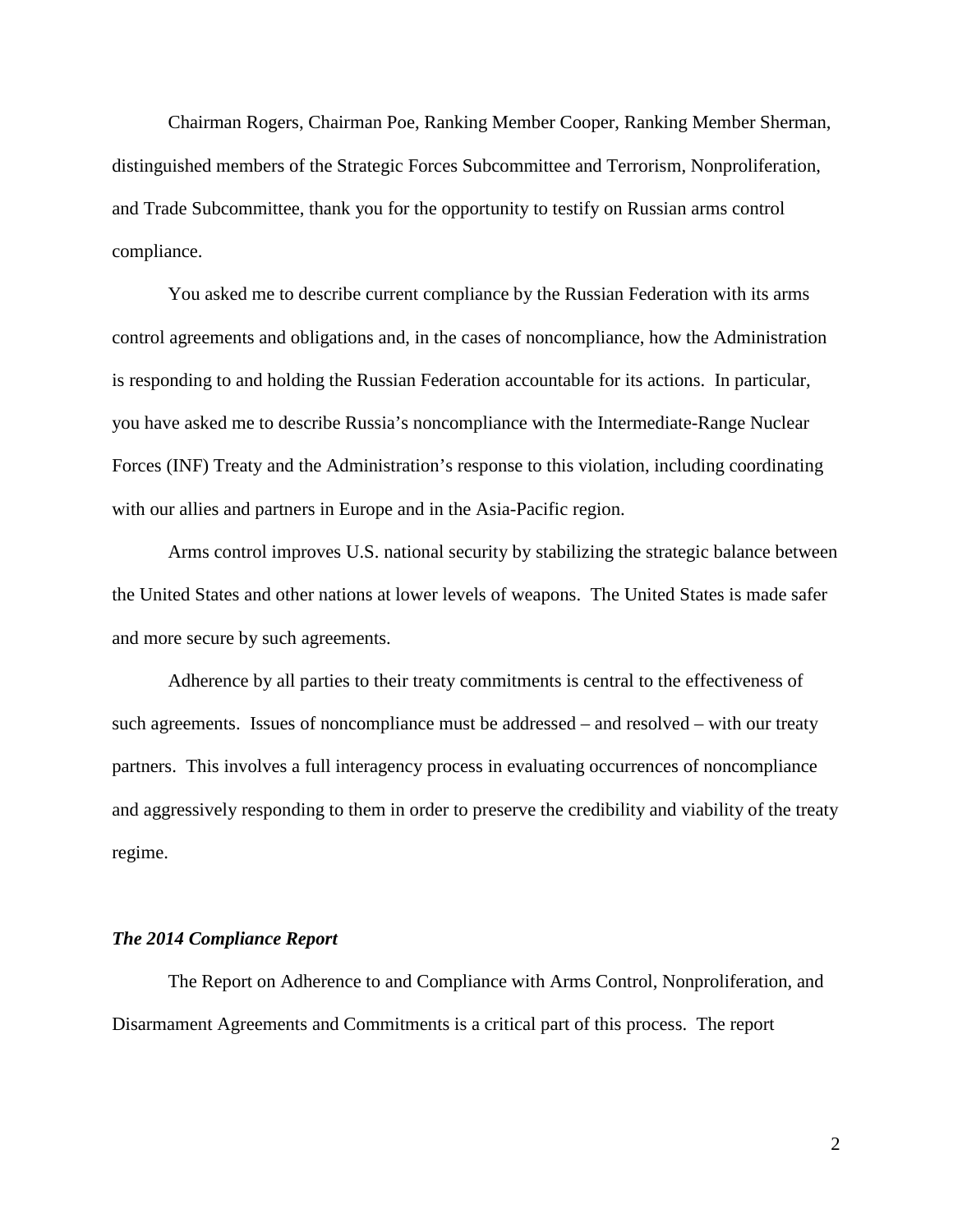covering calendar year 2013 was released by the Department of State in July 2014 and will be referred to as the 2014 Compliance Report.

In addition to including a detailed assessment of adherence of the United States to obligations in arms control, nonproliferation, and disarmament agreements, the statutorily required Compliance Report comprehensively assesses the compliance of other nations with their obligations under such agreements. Although this report was prepared for the President by the Secretary of State, the Secretary of Defense was fully consulted on the preparation of the report as required by the Arms Control and Disarmament Act. The Office of the Secretary of Defense continues to take a very active role, along with the full interagency, in assisting the Department of State in the preparation of this very important report.

The Department of Defense (DoD) is responsible for overseeing DoD compliance with all U.S. arms control, nonproliferation, and disarmament agreements and commitments. DoD components ensure their various program offices adhere to department compliance directives. We have a robust compliance review process that ensures programs and activities comply with U.S. international obligations. Interagency consultation on DoD programs is also conducted in appropriate cases.

As a result of this diligence, the United States is in compliance with all its obligations under arms control, nonproliferation, and disarmament agreements and commitments, and continues to make every effort to comply with them.

#### *Russian Compliance*

The administration closely monitors the compliance of other States Parties, including that of the Russian Federation, to treaties and agreements. The 2014 Compliance Report chronicles

3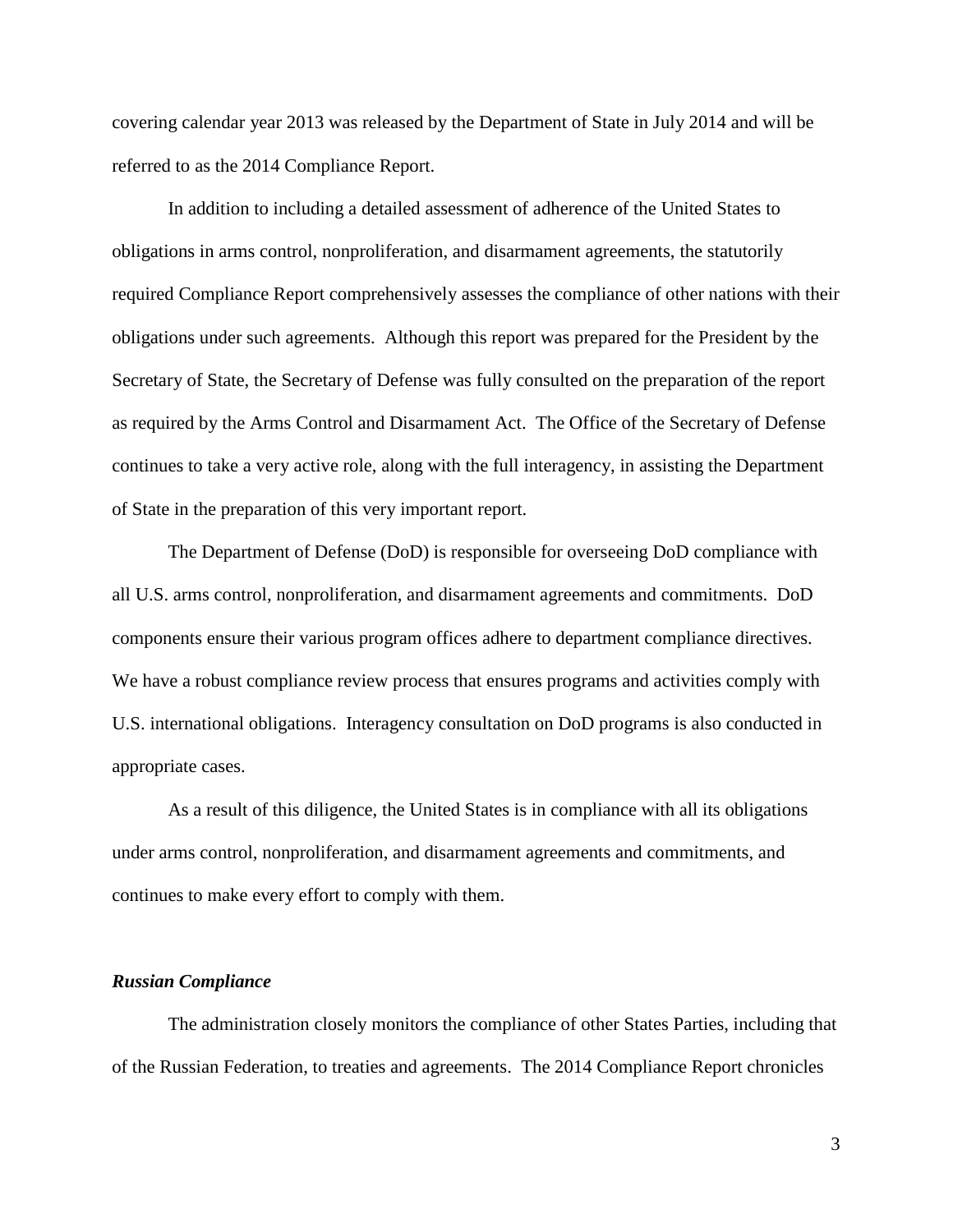concerns about Russian noncompliance with its obligations under a number of treaties and agreements. These include the Biological and Toxin Weapons Convention, the Threshold Test Ban Treaty, the Treaty on Conventional Armed Forces in Europe, the Treaty on Open Skies, and the INF Treaty. While assessed in a separate report, the Chemical Weapons Convention also falls in this category

My comments today will focus on Russia's violation of its INF Treaty obligations, but first I would like to address the New START Treaty.

#### *New START Treaty*

We assess that the Russian Federation is in compliance with its obligations under the New START Treaty. Despite the recent downturn in the U.S.–Russian relationship, implementation of the New START Treaty has proceeded with no recognizable change in its implementation. The United States and Russia continue to conduct their full quota of inspections and exchange information on numbers and status of their strategic forces. Both sides also continue to meet under the Treaty's Bilateral Consultative Commission to address issues related to implementation of the Treaty.

The New START Treaty enhances U.S. national security by providing predictability and stability in the strategic balance between the United States and the Russian Federation at lower levels of strategic nuclear forces. The Treaty's verification regime continues to provide visibility into and insights on Russia's strategic forces.

For our part, the United States remains in full compliance with its obligations under the New START Treaty. As such, we continue to work toward implementing the objectives of the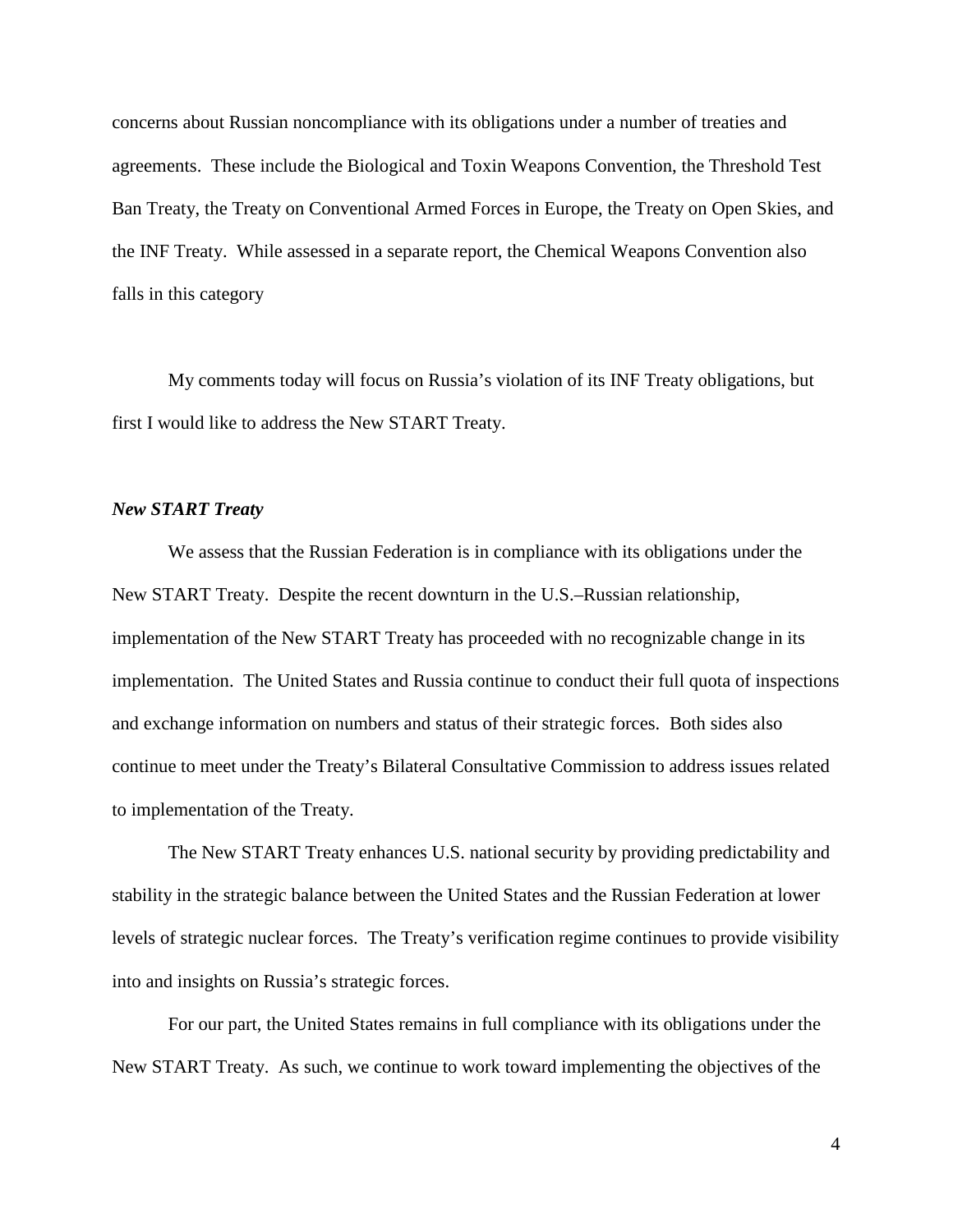2010 Nuclear Posture Review and achieving the final New START Treaty force structure by the Treaty's February 2018 deadline. I particularly thank the Subcommittee on Strategic Forces for your continued support of the nuclear forces and the nuclear enterprise.

## *Intermediate-Range Nuclear Forces Treaty*

For my remaining time, I want to describe our serious concerns regarding the Russian Federation's noncompliance with its obligations under the INF Treaty and the actions we are taking to resolve this important issue.

The INF Treaty entered into force in 1988 and is a treaty originally between the United States and the Soviet Union. It exists now as a treaty between the United States and twelve successor States to the former Soviet Union, one of them being the Russian Federation. The INF Treaty required the Parties to eliminate and permanently forswear nuclear and conventionallyarmed ground-launched ballistic missiles (GLBM) and cruise missiles (GLCM) with ranges from 500 km to 5,500 kilometers, along with their launchers, and associated support structures and equipment. The INF Treaty specifically prohibits the possession, production, and flight-testing of such missiles. It also prohibits the possession or production of any launchers for such missiles. The INF Treaty places no restrictions on manned aircraft, air-launched or sea-launched systems, or ground-launched systems with ranges less than 500 km or greater than 5,500 km. It is important to note ground-launched ballistic missiles with ranges greater than 5,500 km and submarine-launched ballistic missiles with ranges greater than 600 km are limited under New START.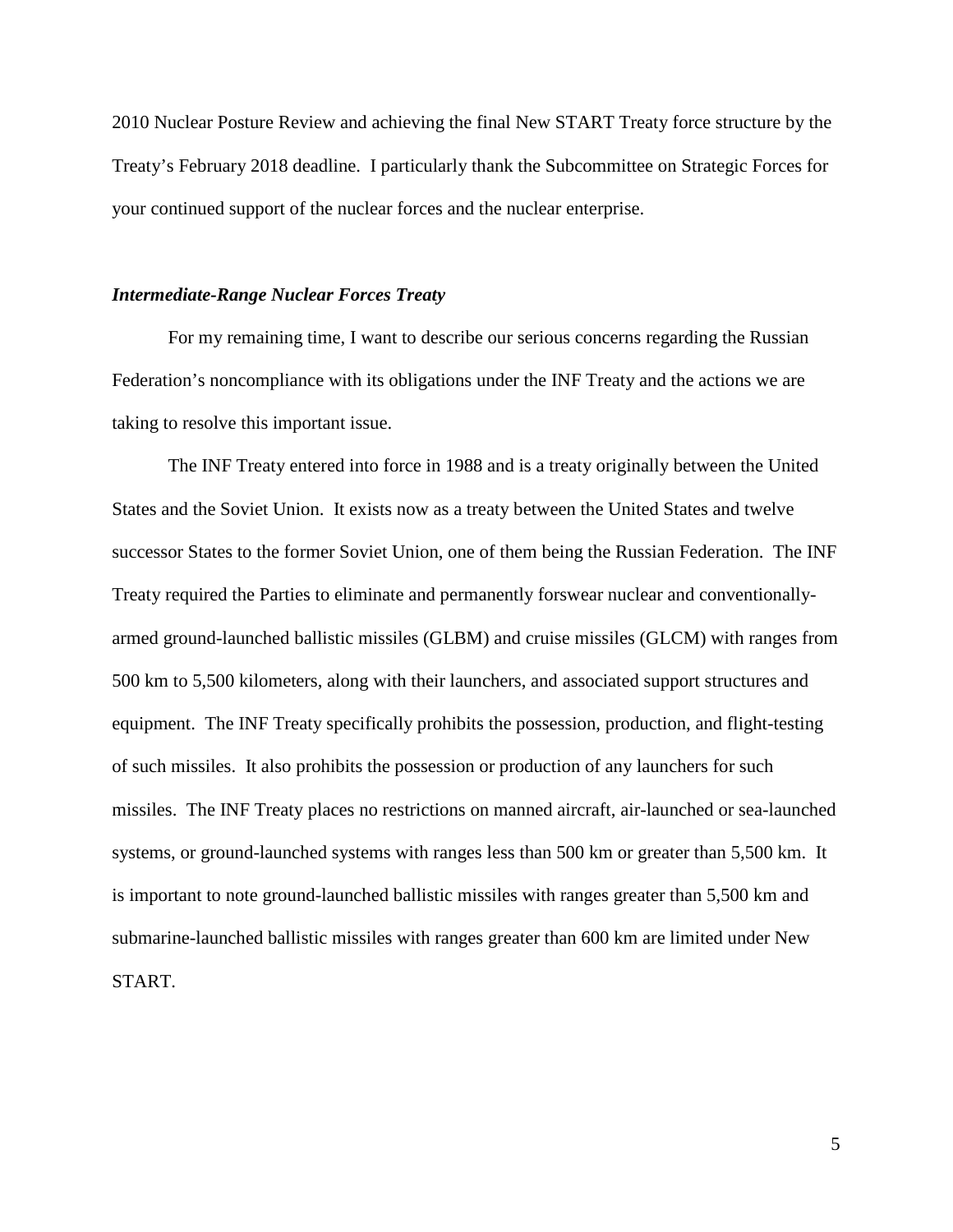## *Russia's Violation of the INF Treaty*

The Administration has determined that the Russian Federation is in violation of its obligations under the INF Treaty not to possess, produce, or flight-test a GLCM with a range capability of 500 km to 5,500 km, or to possess or produce launchers of such missiles.

We have briefed you regularly on our concerns about Russia's actions and discussed it with our allies and partners.

We have engaged the Russian Federation in diplomatic discussions since early 2013, including senior-level discussions in Moscow in September 2014. We have conveyed to Russian officials we expect the Russian Federation to cease any further development, testing, production, and deployment of this noncompliant system and to eliminate the missiles and launchers in a verifiable manner. Unfortunately, Russia has not been forthcoming with any information, nor has it acknowledged the existence of such a noncompliant cruise missile.

We believe it is in the mutual security interests of the United States and all the Parties to the INF Treaty that they all remain Parties to the Treaty and uphold their obligations. The INF Treaty contributes not only to the parties' security, but also to that of U.S. allies and partners, and to regional security and stability in Europe and in the Asia-Pacific region. Russian possession, development, or deployment of a weapons system in violation of the INF Treaty will not be ignored.

#### *U.S. Response to Russia's INF Treaty Violation*

From the moment we determined that we had a concern with a new Russian program, our objective has been to preserve the viability of the INF Treaty and convince Russia to come back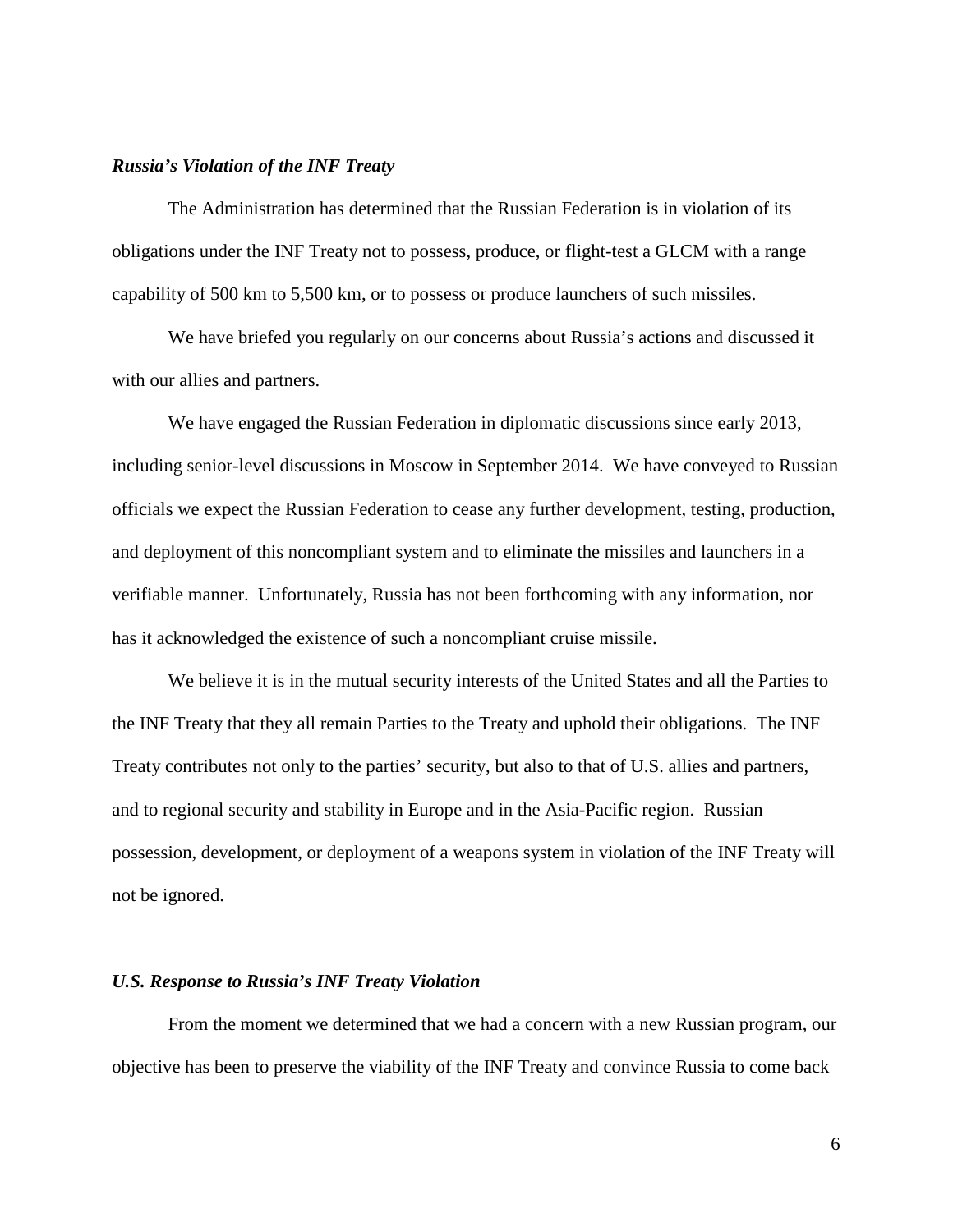into compliance with its obligations. This means Russia must cease its noncompliant activity and eliminate all INF Treaty-prohibited missiles and launchers in a verifiable manner.

Our approach to this issue has been multipronged, beginning with engaging Russia diplomatically while discussing potential economic measures in coordination with allies. Consideration of other response options has always been part of our strategy as well and I can address that aspect in more detail during the closed session.

#### *Diplomatic Engagement with the Russian Federation:*

We began raising our concerns with Russia in May 2013 and have repeated them on numerous occasions since that time. Most of these interactions have been carried out by my State Department colleagues.

Since the release of the 2014 Compliance Report in July of this year, the United States has engaged at senior levels with the Russian Federation in an attempt to move constructively toward resolving our concerns and convincing Russia to return to compliance. Shortly after the release of the Report, Secretary Hagel discussed the violation with his counterpart, Russian Minister of Defense Shoygu. Chairman Dempsey had a similar conversation with General Gerasimov, Chief of the Russian General Staff. Following these interactions, Russian President Putin accepted President Obama's suggestion of having senior-level teams convene to discuss this matter.

In September of this year, Under Secretary Gottemoeller led a senior U.S. delegation to Moscow to discuss the concerns of both sides regarding compliance with the INF Treaty. I attended for the Office of the Secretary of Defense along with a full interagency team. We had a

7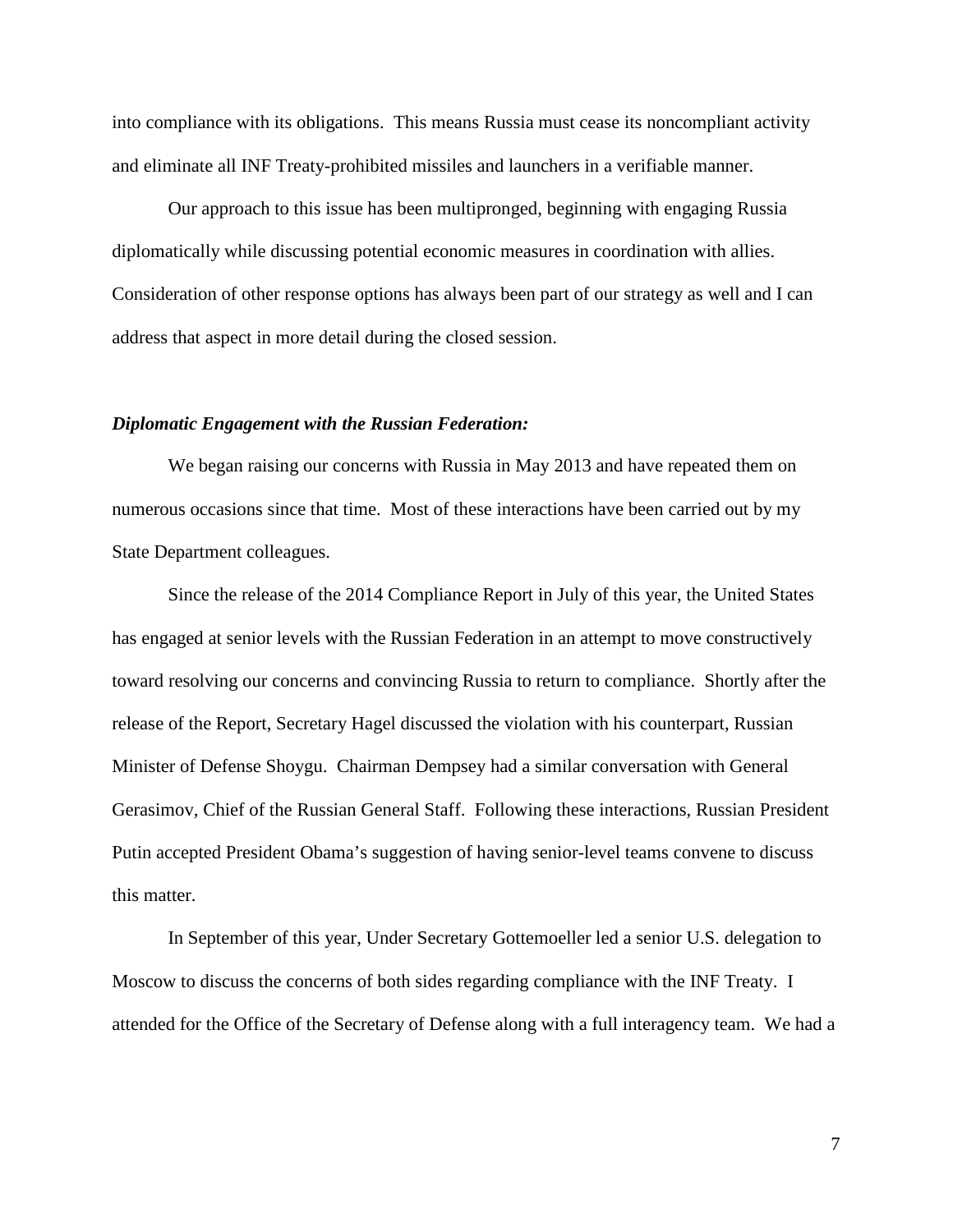frank exchange, but the meetings did not resolve our concerns. We will continue to pursue a dialogue with the Russian Federation on this serious matter.

#### *Military Assessment and Military Response Options*

As a result of Russia's actions, the Joint Staff has conducted a military assessment of the threat if Russia were to deploy an INF Treaty-range ground-launched cruise missile in Europe or the Asia-Pacific region. This assessment will continue to be updated as developments warrant.

The assessment tells us that development and deployment of such a system by the Russian Federation would pose a threat to the United States and its allies and partners.

The Joint Staff assessment has led us to review a broad range of military response options and consider the effect each option could have on convincing Russian leadership to return to compliance with the INF Treaty, as well as countering the capability of a Russian INF Treatyprohibited system.

I can go into more detail on the military assessment in the closed session.

### *Russian Allegations of U.S. Noncompliance with the INF Treaty*

Shortly after we began raising our concerns with Russia regarding violation of its INF Treaty obligations, the Russian side began formally accusing the United States of violating its obligations under the INF Treaty. Russia raised some of these allegations in the past, but has not done so formally for many years. All of Russia's claims, past and present, are categorically unfounded. The United States has been and remains in compliance with all of its obligations under the INF Treaty. These Russian claims are meant to divert attention from its own violation.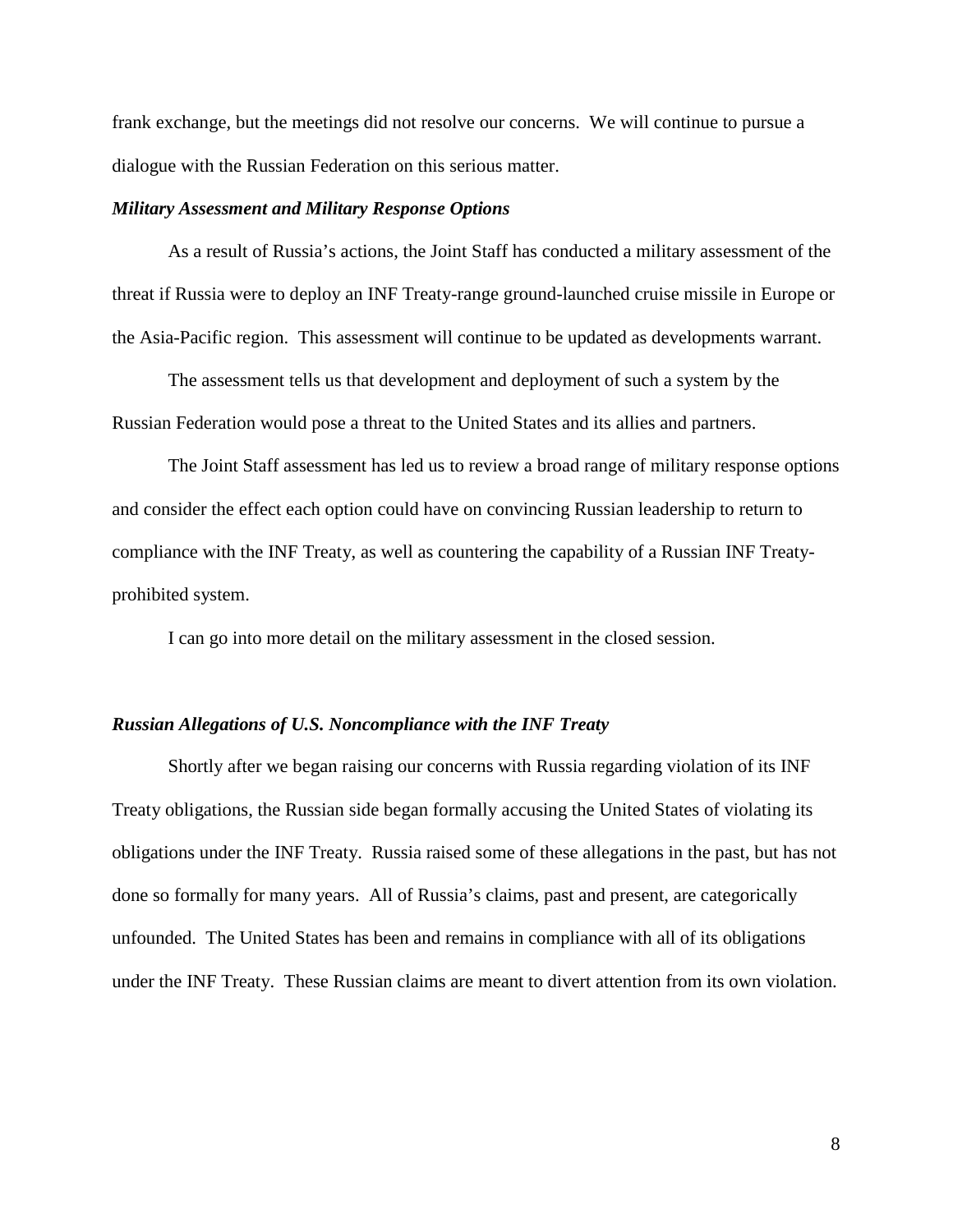We fully addressed each of Russia's concerns during the September 11 meetings in Moscow, and provided the Russian side with detailed explanations and Treaty-based explanations as to how U.S. actions are compliant with our obligations under the Treaty.

Specifically, the Russians have accused the United States of violating its obligations as a result of three different activities.

First, the Russian side claims that certain U.S. ballistic target missiles are not compliant with INF Treaty provisions.

The United States uses various booster configurations to simulate certain aspects of threat missiles for the purpose of testing our missile defense systems. The purpose of these tests is research and development of missile defense systems, not the development of the target boosters systems into banned offensive missiles. The INF Treaty explicitly permits the use of older booster stages for research and development purposes subject to specific Treaty rules. This includes their use as targets for missile defense tests.

Second, the Russian Federation, despite its own development of such systems, claims that armed, unmanned aerial vehicles, or UAVs, are ground-launched cruise missiles and therefore banned by the INF Treaty.

The United States employs a number of armed versions of UAVs. All of them are twoway, reusable systems. The INF Treaty imposes no restrictions on the testing, production, or possession of two-way, reusable, armed UAVs. Such UAVs are not missiles and, therefore, are not covered by the INF Treaty.

Third, Russia claims that the launcher complex for the Aegis Ashore missile defense system is capable of launching Tomahawk cruise missiles. A launcher with such a capability would be prohibited under the INF Treaty.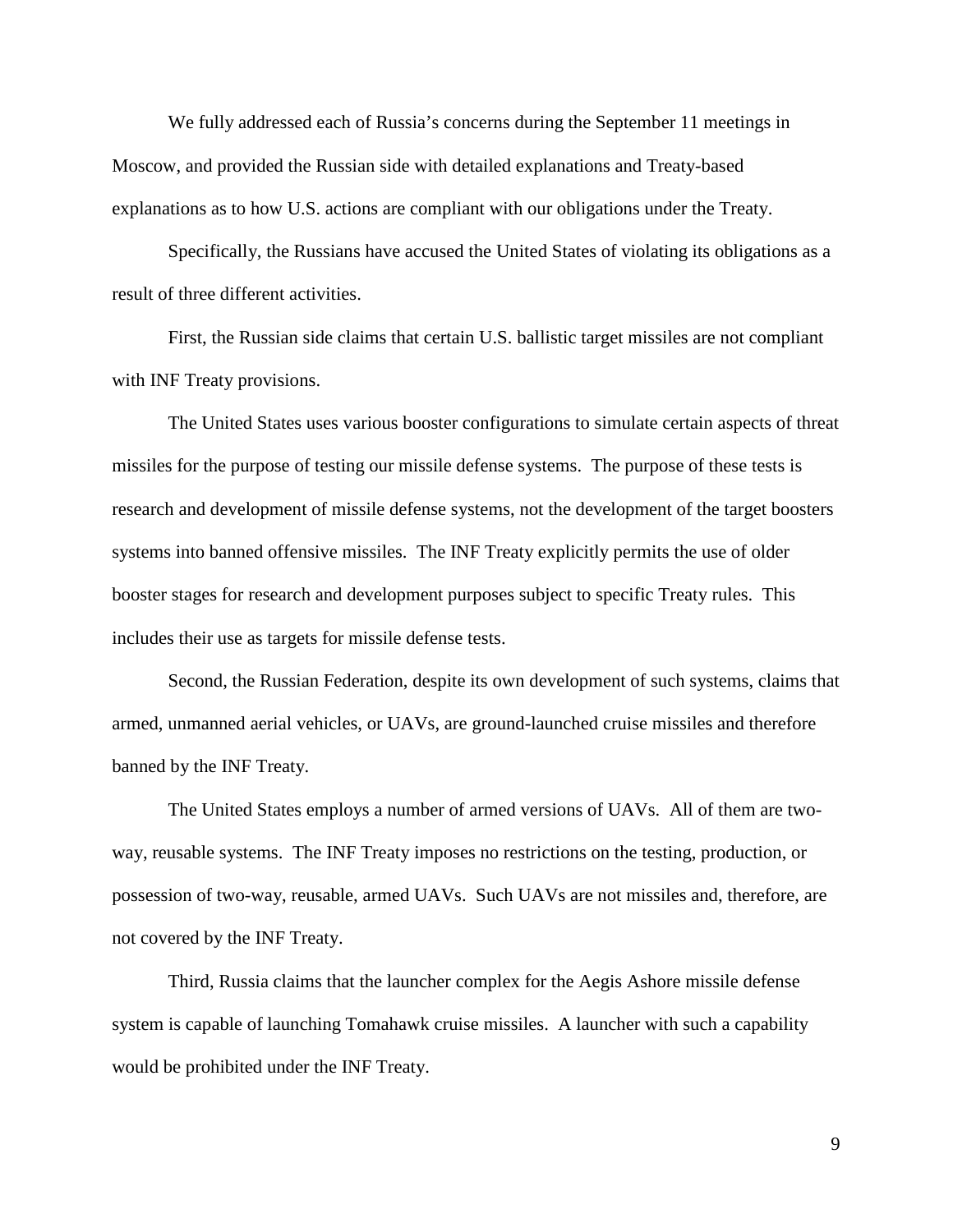The Aegis Ashore missile defense system is fully consistent, and complies with U.S. obligations under the INF Treaty. The Aegis Ashore vertical launching system is not the same launcher as the sea-based Mk-41 Vertical Launching System, although it utilizes some of the same structural components as the sea-based system. Equally important, the Aegis Ashore system is only capable of launching defensive interceptor missiles, such as the SM-3. It is incapable of launching cruise missiles.

Despite our explanations, the Russian Federation says that it remains unconvinced and continues to assert its claims about our activities.

#### *Reassuring Allies and Partners*

We have also kept our allies informed of Russia's violation and its implications. After our meeting in Moscow in September, Under Secretary Gottemoeller briefed the North Atlantic Council by a secure videoconference call. We continue to consult our European and Asian allies and partners as we assess the political and military implications of Russia's actions and discuss the need for and the type of possible responses. Reassuring our allies and partners of our commitment to our collective security is essential as we develop our responses to Russia's violations, and we will continue to stress the importance of building a strong, international consensus in responding to it.

## *Review of Policy toward Russia*

It is also important we consider Russian actions with regard to the INF Treaty in the context of its overall behavior.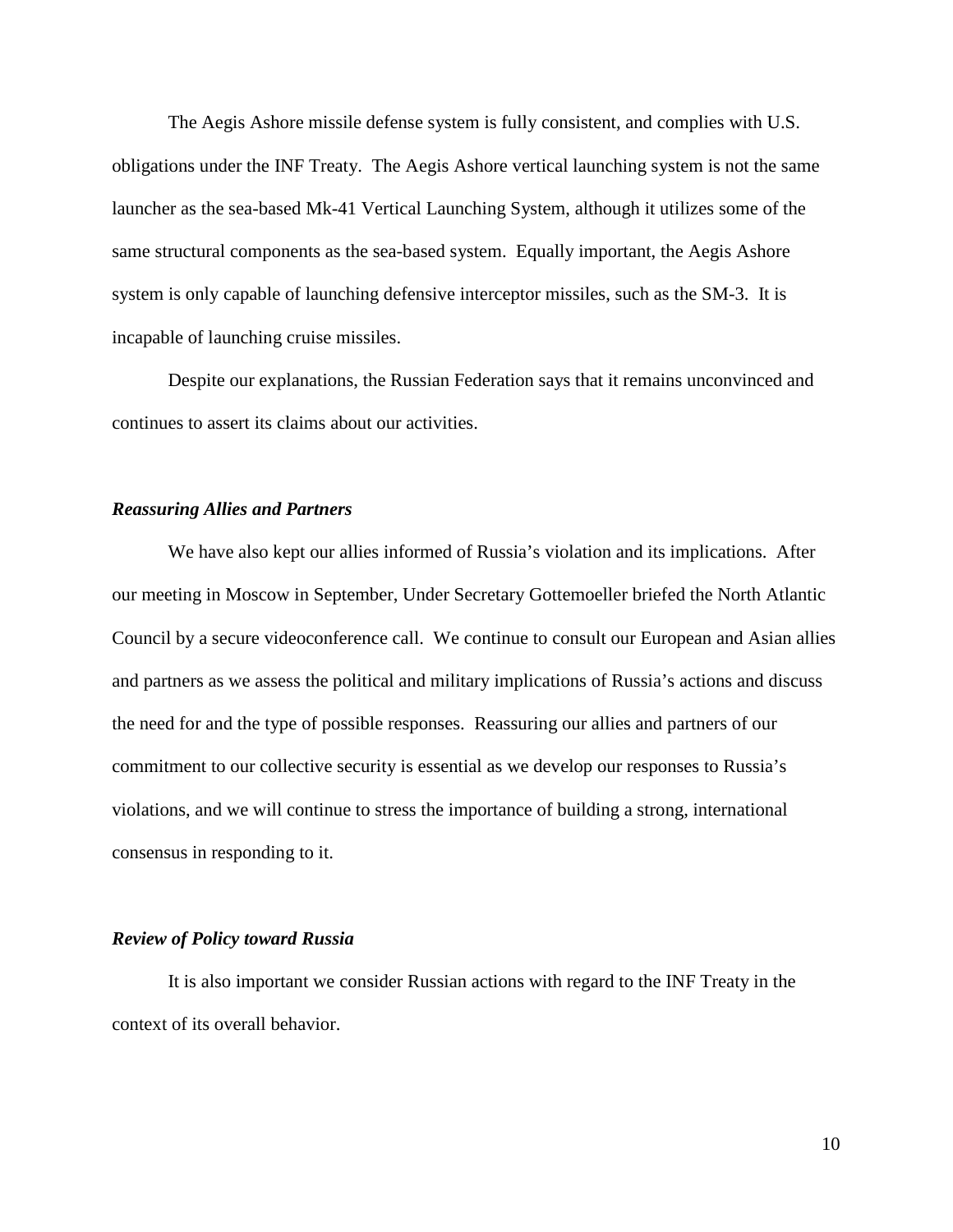Ongoing assessments within the Administration are not only looking at Russia's INF Treaty violation, but are seeking to develop a comprehensive Russia policy in light of other Russian actions, including those in Ukraine. We are insisting Russia abide by its international agreements, and the Administration continues to evaluate its overall strategy toward Russia taking into account all of Russia's activities. We will not ignore Russia's actions. The United States has made this clear to the Russian Federation.

We do not want to find ourselves engaged in an escalatory action/reaction cycle as a result of Russia's decision to possess INF Treaty-prohibited weapons. However, Russia's lack of meaningful engagement on this issue, if it persists, will ultimately require the United States to take actions to protect its interests and security along with those of its allies and partners. Those actions will make Russia less secure.

## *Conclusion*

In conclusion, we have a significant challenge ahead of us. Since 2009, we have engaged Russia on taking mutually beneficial steps for enhancing strategic stability. Similarly, with our allies and partners we have made considerable progress in strengthening extended deterrence and assurance.

We believe this pursuit of strategic stability remains in the interest of both the United States and Russia, and we hope the Russian Federation will remember why the Soviet Union signed onto the INF Treaty in the first place. By agreeing to the Treaty, the United States and the Soviet Union ensured that both Parties benefited from the removal of weapon systems that posed a real and credible threat to European security. The reintroduction of such weapons